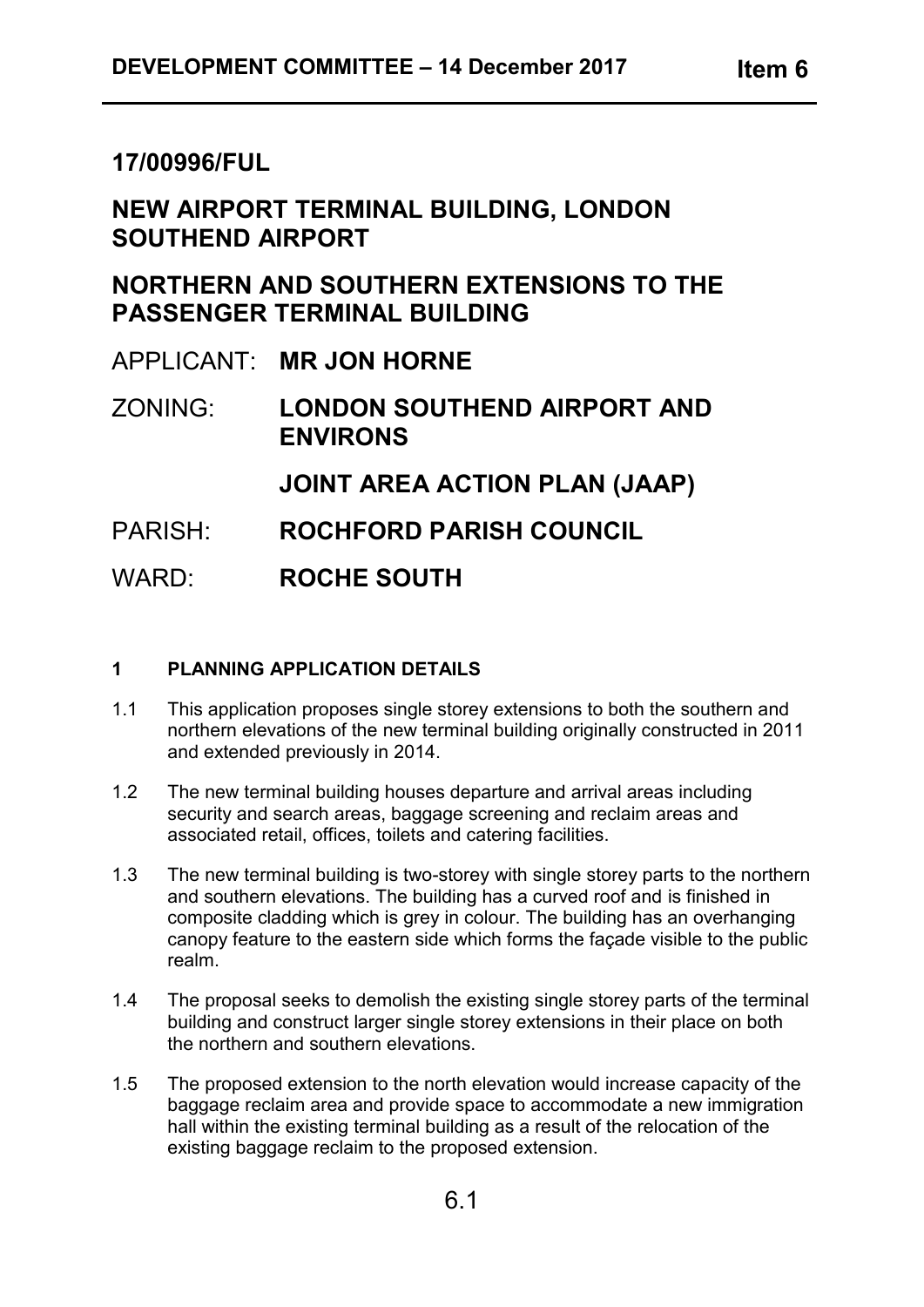1.6 The proposed extension to the south elevation would increase capacity for the baggage shed and screening area which houses the departures Hold Baggage Screening system. The proposals to extend this area are related to the need to install new baggage security screening equipment to meet new European Regulations that come into force next September.

# **2 SITE AND CONTEXT**

- 2.1 The application site is located in the far south eastern corner of the operational airport. This area of the airport lies close to the railway line and Southend Road, the opposite side of which lie residential properties within the Rochford District some 150 metres away at the closest point. Residential properties within Southend-on-Sea Borough also lie in fairly close proximity to the proposed development site to the south.
- 2.2 The Rochford District Council Local Development Framework Allocations Plan (2014) forms part of the Development Plan for Rochford District and identifies the site as being within the Joint Area Action Plan (2014) for the airport and its environs. The JAAP sets out the Council's vision for the development of the airport and relevant policies within this Plan apply.

## **3 CONSULTATIONS AND REPRESENTATIONS**

#### **Southend-On-Sea Borough Council**

- 3.1 Although the application represents a significant 30% increase in the size of the terminal building, by extending at the northern and southern ends, my understanding is that this is primarily to improve baggage reclaim and security facilities and will not have a significant impact on the intensity of the use. If this is the case, and the terms of the Section 106 agreement dated 30 April 2010 (as amended by Deed of Variation dated 20 June 2012) need not be varied, particularly in relation to maximum passenger numbers and flight restrictions, then I see no reason for officers of Southend Borough Council to raise any concerns in relation to this application.
- 3.2 It is noted that the following Operational Control documents are currently under review with the airport, and any extension of the terminal building approved by RDC should be taken into consideration in these documents (the paragraph references relate to the 20 June 2012 Deed):-
	- S106 paragraph 3.29 Quiet Operations Policy Ground Noise
	- S106 paragraph 3.46 Quiet Operations Policy Engine Testing
	- S106 paragraph 4 Air Quality Monitoring
	- S106 paragraph 6 Wake Vortex Scheme
	- S106 paragraph 8 Carbon and Environmental Management Plan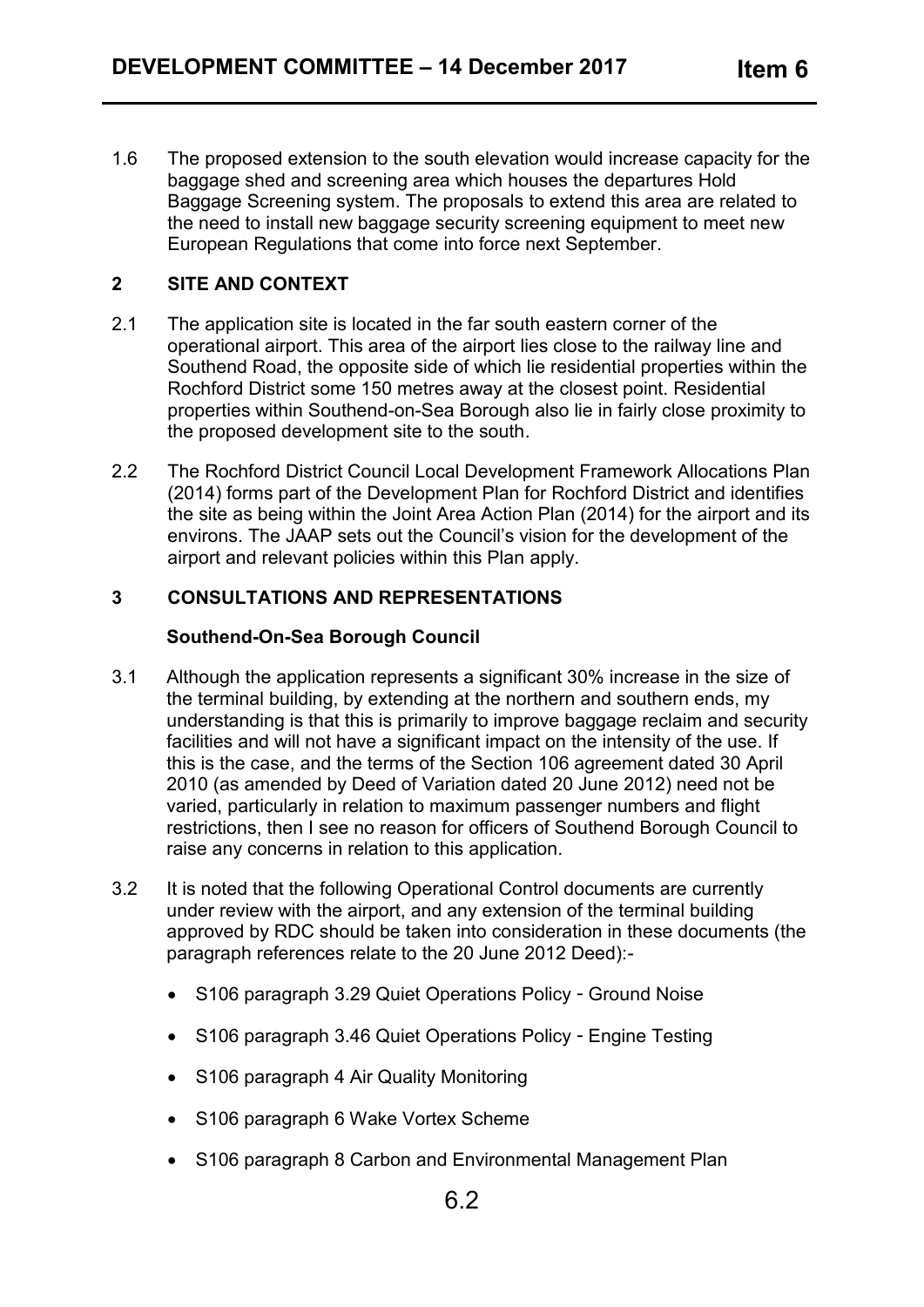- S106 paragraph 9 Sustainable Procurement Policy
- 3.3 Most importantly, we respectfully request that Rochford District Council ensures that the extended airport is bound by the same controls and limitations as the original consent in terms of the planning obligations (through a Section 106 Agreement) and conditions.

## **Highways England**

- 3.4 Thank you for your letter dated 20 October 2017 on the above application at Southend Airport, Rochford. Highways England has been appointed by the Secretary of State for Transport as strategic highway company under the provisions of the Infrastructure Act 2015 and is the highway authority, traffic authority and street authority for the strategic road network (SRN). The SRN is a critical national asset and as such Highways England works to ensure that it operates and is managed in the public interest, both in respect of current activities and needs as well as in providing effective stewardship of its longterm operation and integrity.
- 3.5 Highways England will be concerned with proposals that have the potential to impact on the safe and efficient operation of the Strategic Road Network (SRN).
- 3.6 After reading through the submitted documents, it is apparent that the proposed development will not have any impact on the SRN as it is merely an extension to ensure the latest European regulatory hold baggage security screening standards are met and to support the high quality passenger services offered at LSA. Therefore, Highways England raises no objections to this application.

# **Rochford District Council: Environmental Protection Team**

3.7 The Air Quality report reads fine. The promised Dust Management Plan should be agreed before work starts. Construction noise is unlikely to be an issue, but I would suggest an informative with regard to lighting during construction so as to protect the residents opposite.

#### **Anglian Water**

- 3.8 Our records show that there are no assets owned by Anglian Water or those subject to an adoption agreement within the development site boundary.
- 3.9 The foul drainage from this development is in the catchment of Southend Water Recycling Centre, which currently does not have capacity to treat the flows from your development site. Anglian Water is obligated to accept the foul flows from development with the benefit of planning consent and would therefore take the necessary steps to ensure that there is sufficient treatment capacity, should the planning authority grant planning permission.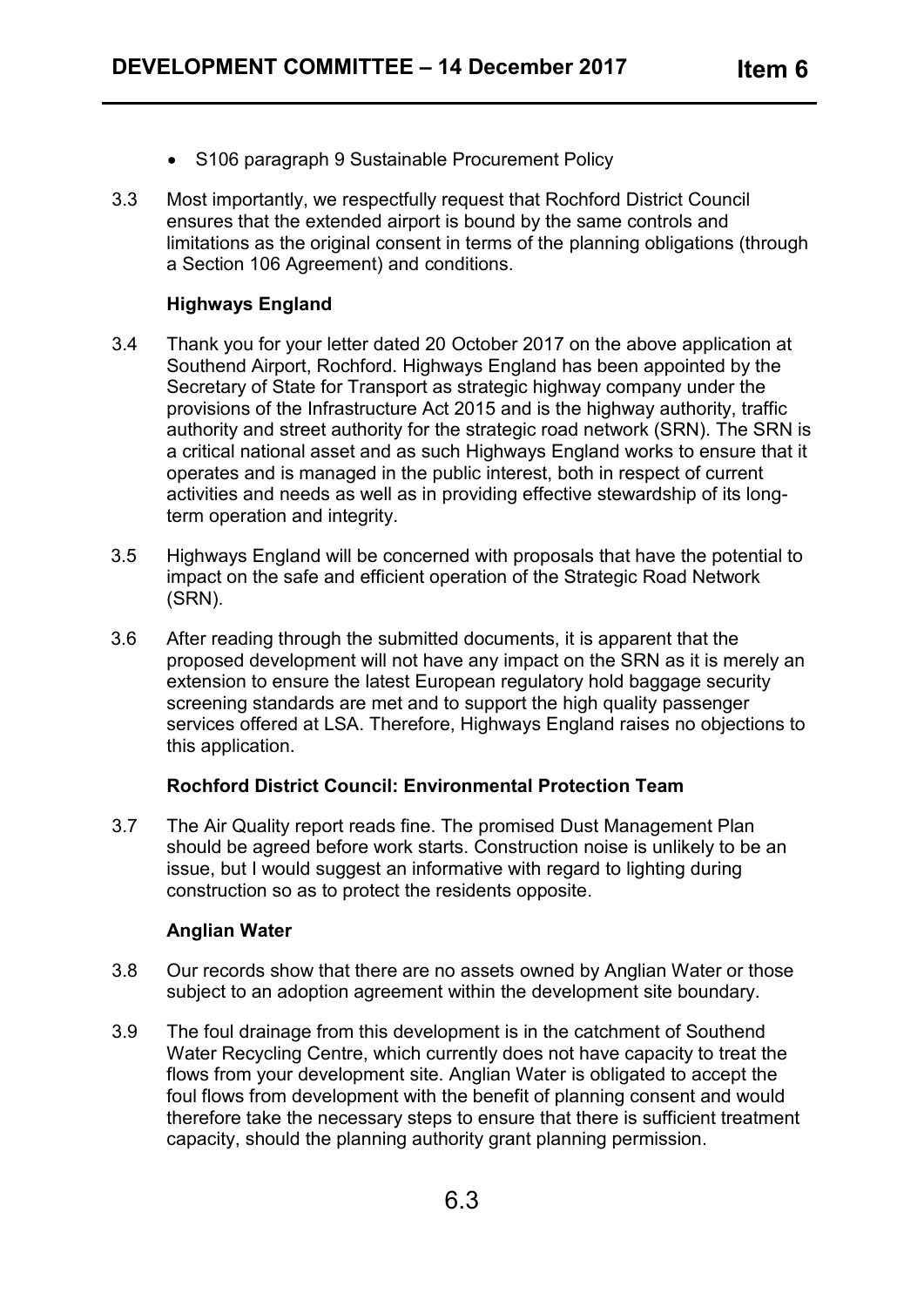- 3.10 Development will lead to an unacceptable risk of flooding down stream. A drainage strategy will need to be prepared in consultation with Anglian Water to determine mitigation measures.
- 3.11 We request a condition requiring the drainage strategy covering the issue(s) to be agreed.
- 3.12 From the details submitted to support the planning application the proposed method of surface water management does not relate to Anglian Water operated assets. As such, we are unable to provide comments on the suitability of the surface water management. The Local Planning Authority should seek the advice of the Lead Local Flood Authority or the Internal Drainage Board. The Environment Agency should be consulted if the drainage system directly or indirectly involves the discharge of water into a water course.
- 3.13 Should the proposed method of surface water management change to include interaction with Anglian Water operated assets, we would wish to be reconsulted to ensure that an effective surface water drainage strategy is prepared and implemented.
- 3.14 The planning application includes employment/commercial use. To discharge trade effluent from trade premises to a public sewer vested in Anglian Water requires our consent. It is an offence under section 118 of the Water Industry Act 1991 to discharge trade effluent to sewer without consent. Anglian Water would ask that the following text be included within your Notice should permission be granted.

"An application to discharge trade effluent must be made to Anglian Water and must have been obtained before any discharge of trade effluent can be made to the public sewer.

Anglian Water recommends that petrol/oil interceptors be fitted in all car parking/washing/repair facilities. Failure to enforce the effective use of such facilities could result in pollution of the local water course and may constitute an offence.

3.15 Anglian Water also recommends the installation of properly maintained fat traps on all catering establishments. Failure to do so may result in this and other properties suffering blocked drains, sewage flooding and consequential environmental and amenity impact and may also constitute an offence under section 111 of the Water Industry Act 1991."

Suggested Planning Conditions

3.16 Anglian Water would therefore recommend the following planning condition if the Local Planning Authority is mindful to grant planning approval.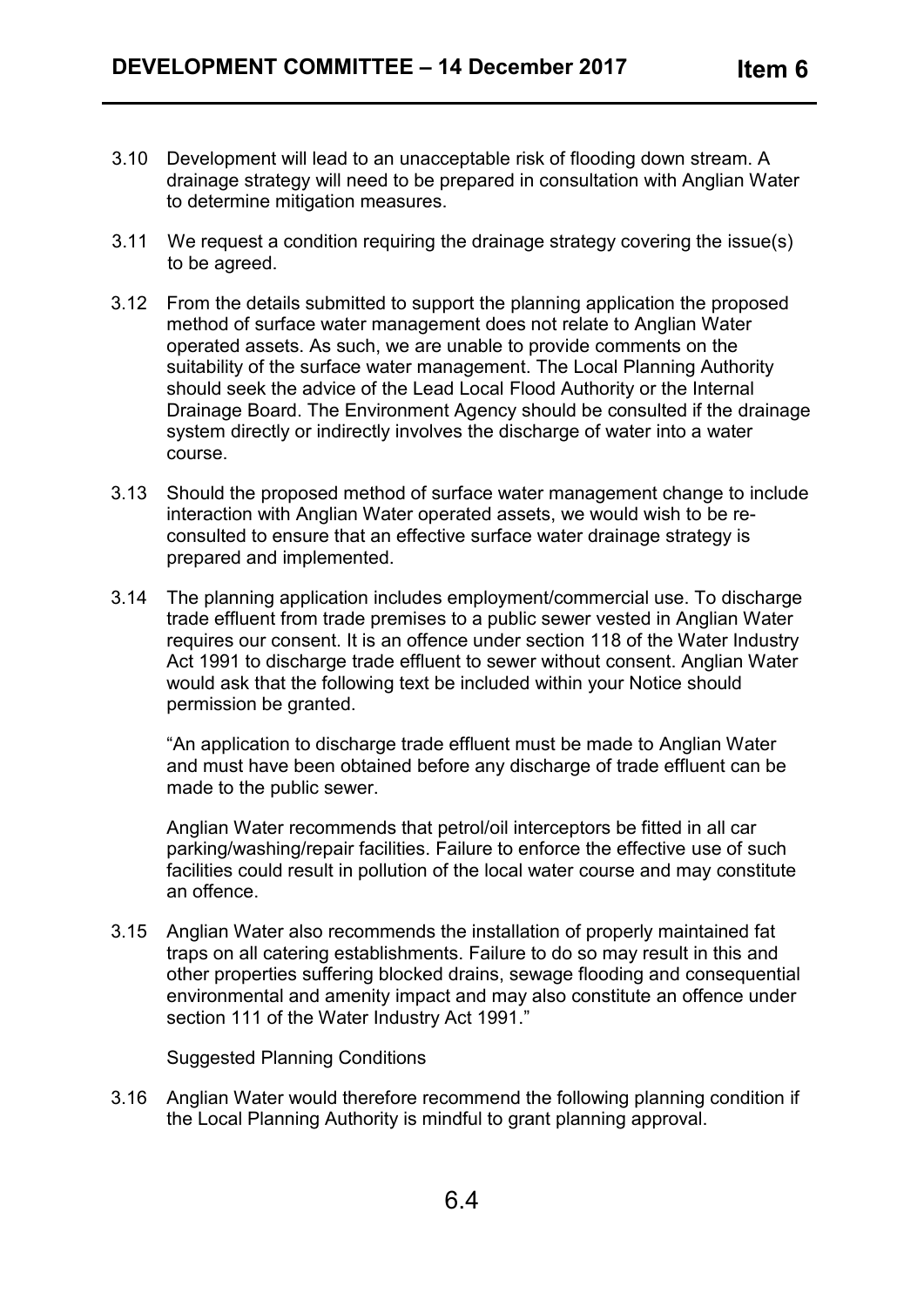'No development shall commence until a foul water strategy has been submitted to and approved in writing by the Local Planning Authority. No development shall be occupied until the works have been carried out in accordance with the foul water strategy so approved unless otherwise approved in writing by the Local Planning Authority.

REASON: To prevent environmental and amenity problems arising from flooding.

#### **Essex County Council: Lead Local Flood Authority**

- 3.17 Thank you for your email received on 20 October 2017 which provides this Council with the opportunity to assess and advise on the proposed surface water drainage strategy for the above mentioned planning application.
- 3.18 As the Lead Local Flood Authority (LLFA) this Council provides advice on SuDS schemes for major developments. We have been statutory consultee on surface water since 15 April 2015.
- 3.19 In providing advice this Council looks to ensure sustainable drainage proposals comply with the required standards as set out in the following documents:-
	- Non-statutory technical standards for sustainable drainage systems
	- Essex County Council's (ECC's) adopted Sustainable Drainage Systems Design Guide
	- The CIRIA SuDS Manual (C753)
	- BS8582 Code of practice for surface water management for development sites.

Lead Local Flood Authority Position

3.20 Having reviewed the Flood Risk Assessment and the associated documents which accompanied the planning application, we wish to issue a holding objection to the granting of planning permission based on the following:-

No Surface Water Drainage Strategy Submitted

In the absence of a surface water drainage strategy, we object to this application and recommend refusal of planning permission until a satisfactory one has been submitted.

Reason: The application lies within Flood Zone 1 defined by the Technical Guide to the National Planning Policy Framework (NPPF) as having a low probability of flooding. However, the proposed scale of development may present risks of flooding on site or off site if surface water run off is not effectively managed. A drainage strategy is vital if the local planning authority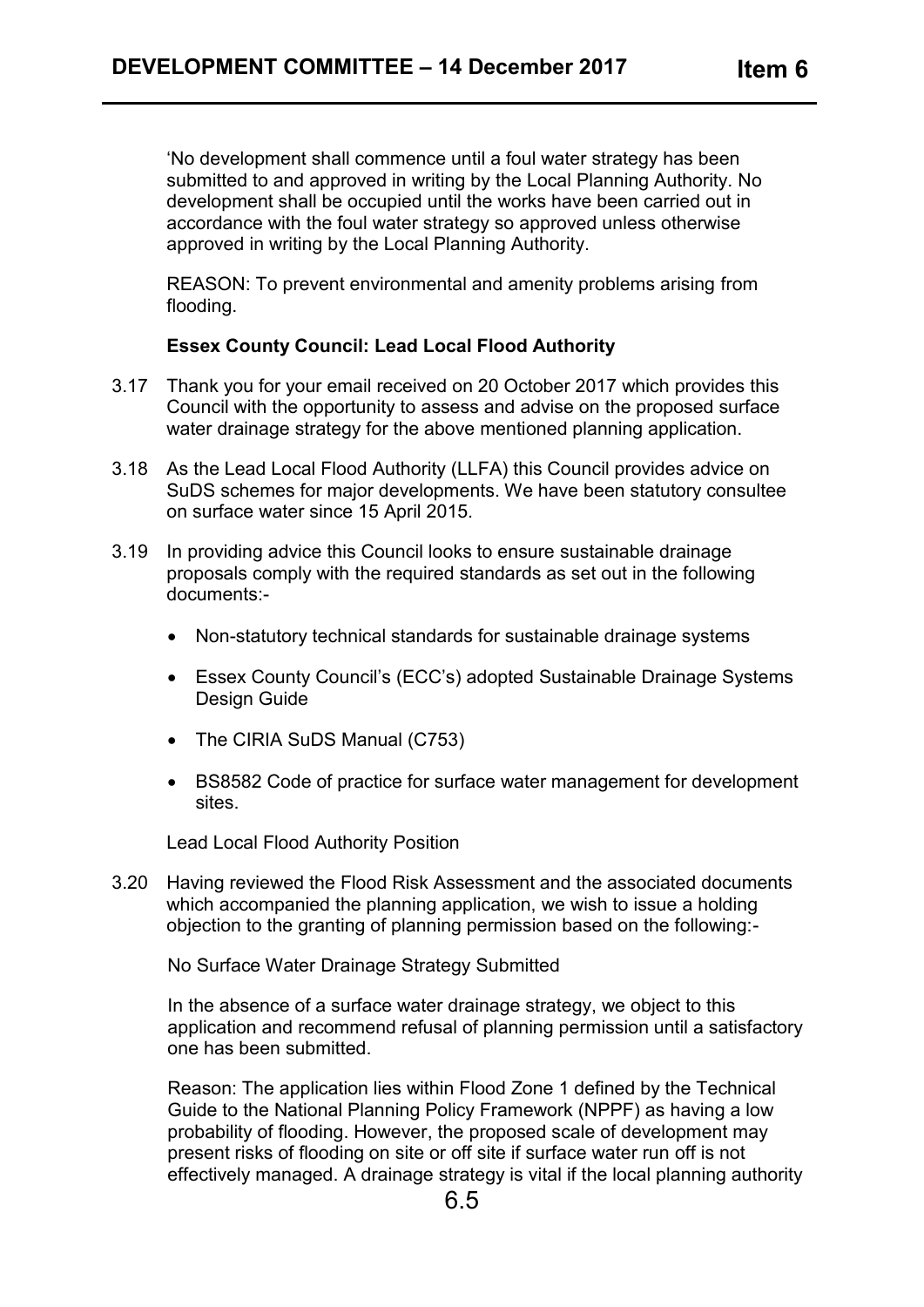is to make informed planning decisions. In the absence of an acceptable strategy, the flood risks resulting from the proposed development are unknown. The absence of this is therefore sufficient reason in itself for a refusal of planning permission.

- 3.21 However, in the event that more information was supplied by the applicants then the County Council may be in a position to withdraw its objection to the proposal once it has considered the additional clarification/details that are required.
- 3.22 Any questions raised within this response should be directed to the applicant and the response should be provided to the LLFA for further consideration. If you are minded to approve the application contrary to this advice, we request that you contact us to allow further discussion and/or representations from us.

Summary of Flood Risk Responsibilities for your Council

- 3.23 We have not considered the following issues as part of this planning application as they are not within our direct remit; nevertheless these are all very important considerations for managing flood risk for this development, and determining the safety and acceptability of the proposal. Prior to deciding this application you should give due consideration to the issue(s) below. It may be that you need to consult relevant experts outside your planning team.
	- Sequential Test in relation to fluvial flood risk;
	- Safety of people (including the provision and adequacy of an emergency plan, temporary refuge and rescue or evacuation arrangements);
	- Safety of the building;
	- Flood recovery measures (including flood proofing and other building level resistance and resilience measures);
	- Sustainability of the development.

In all circumstances where warning and emergency response is fundamental to managing flood risk, we advise local planning authorities to formally consider the emergency planning and rescue implications of new development in making their decisions.

Please see Appendix 1 at the end of this letter with more information on the flood risk responsibilities for your Council.

#### **Essex County Council: Archaeology**

3.24 The Historic Environment Record (EHER) shows that the proposed development site is located in the area where previous archaeological excavation and monitoring works associated with the construction of the new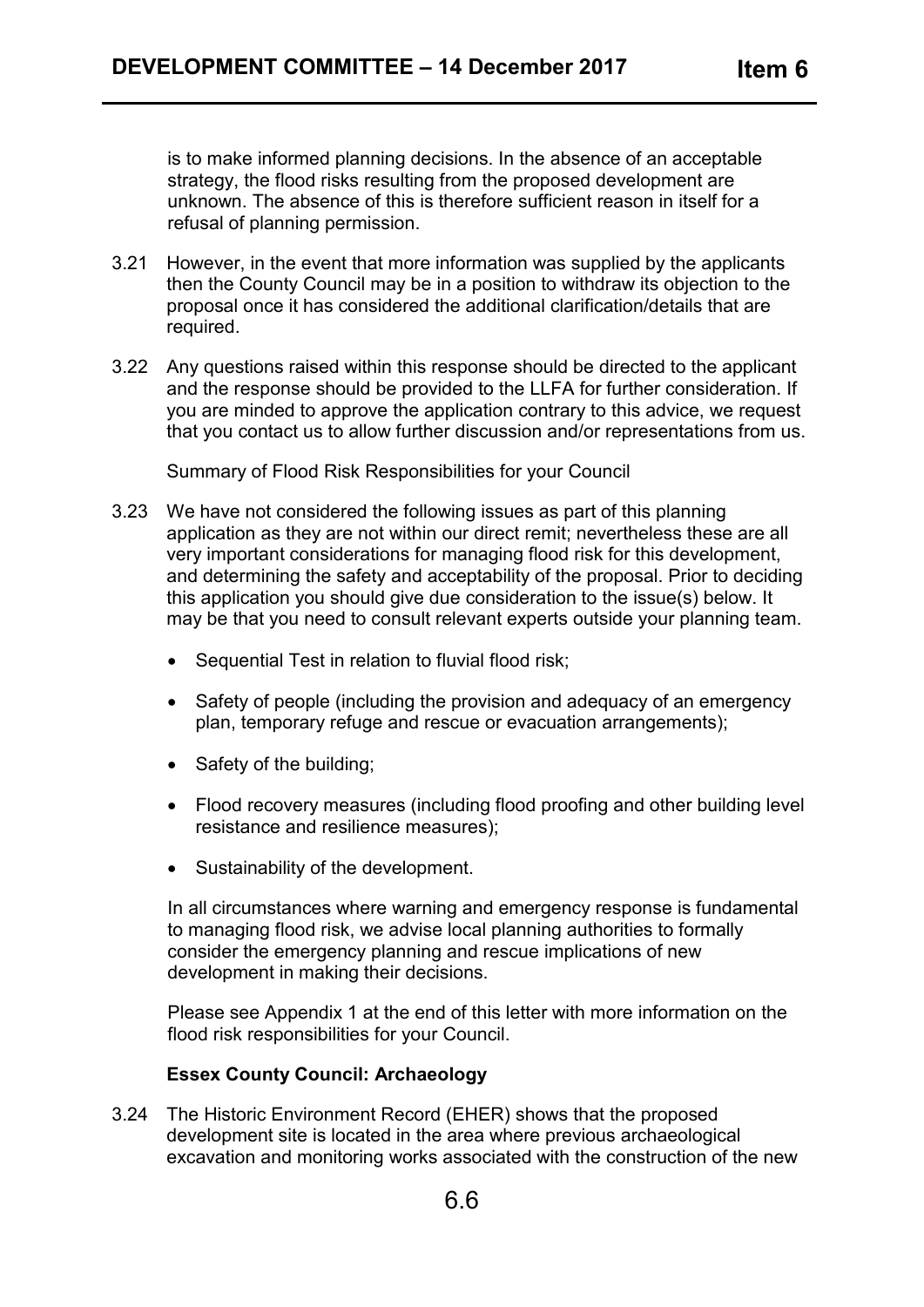terminal at Southend airport, areas of aircraft apron, ground works carried out to facilitate the new railway terminal and various archaeological evaluations over the years have all uncovered evidence relating to an extensive prehistoric landscape of Late Bronze Age field systems and occupation activity. This evidence displays similar character, alignment and artefactual content and confirms the presence of a widespread later Bronze Age landscape, but as yet no real settlement focus. It is possible that further archaeological remains could still survive in this area, which would be destroyed by this development.

- 3.25 In view of this, the following recommendation is made in line with the National Planning Framework.
- 3.26 Recommendation: Full condition

'No development or preliminary ground works of any kind shall take place until the applicant has secured the implementation of a programme of archaeological work in accordance with a written scheme of investigation which has been submitted by the applicant and approved by the local planning authority'.

The archaeological work will comprise evaluation trenches of the proposed development area, followed by excavation if archaeological features are found. All field work should be conducted by a professional recognised contractor in accordance with a brief issued by this office.

#### **4 RELEVANT PLANNING HISTORY**

- 4.1 97/00526/OUT APPROVED Erect Replacement Air Terminal With New Integrated Rail Station, Visitor Centre, Access Road and Associated Car Parking.
- 4.2 04/00639/REM APPROVED Replacement Air Terminal with Integrated Rail Station, Visitor Centre, Access Road and Associated Car Parking. (Reserved Matters Following Outline Approval 97/00526/OUT).
- 4.3 09/00599/FUL APPROVED Application to Vary Conditions No. 5 and No. 8 to the Existing Planning Permission to Erect a Replacement Air Terminal with Integrated Rail Station, Visitor Centre, Access Road and Associated Car Parking. (04/00639/REM).
- 4.4 10/00643/NMA APPROVED Application for a Non-Material Amendment Following Approval at 04/00639/REM.
- 4.5 11/00074/FUL APPROVED Application For Variation Of Condition 1 Of Planning Consent 07/01056/FUL To Allow For Amendments To The Design Of The New Terminal Building.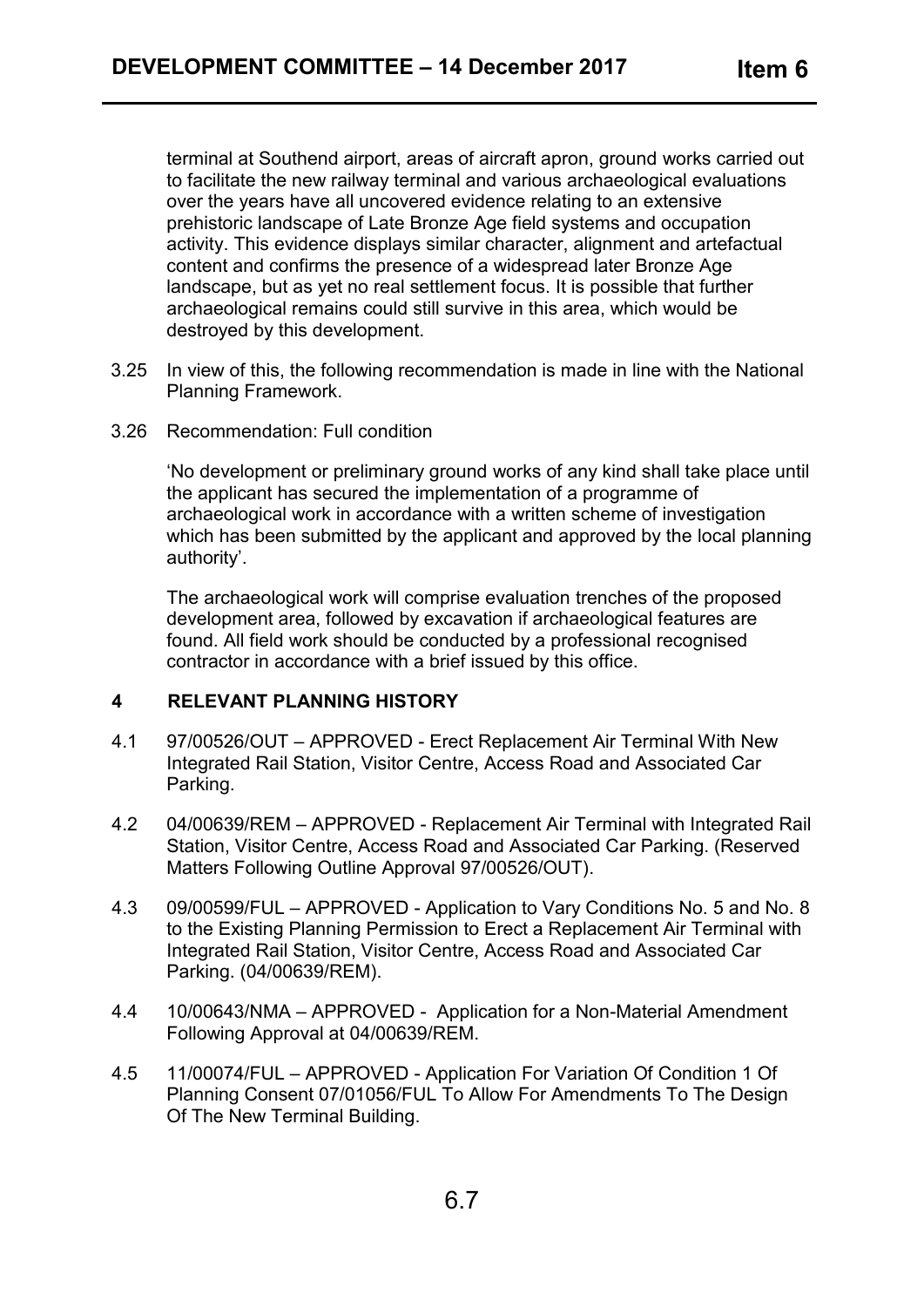- 4.6 12/00103/FUL APPROVED Extension Of Passenger Terminal Building; Configuration Of An Aircraft Parking Area For 5 Aircraft Stands; Passenger Walkways; And Associated Works.
- 4.7 12/00751/FUL APPROVED Extension to the Passenger Terminal Building.
- 4.8 Also of relevance to this proposal is the planning consent (09/01960/FULM) subject to a Legal Agreement and issued by Southend-on-Sea Borough Council in 2011 for the runway extension. The s106 legal agreement is dated 30 April 2010 and subject to a deed of variation dated 20 June 2012.

# **5 MATERIAL PLANNING CONSIDERATIONS**

#### **Principle of Development**

- 5.1 The proposed development has to be assessed against relevant planning policy and with regard to any other material planning considerations. In determining this application regard must be had to section 38(6) of the Planning and Compulsory Purchase Act 2004, which requires proposals to be determined in accordance with the Development Plan unless material considerations indicate otherwise.
- 5.2 The relevant parts of the adopted Development Plan are the Rochford District Core Strategy (2011), the Allocations Plan (2014), the Development Management Plan (2014) and the London Southend Airport and Environs Joint Area Action Plan (2014).
- 5.3 The central principle of the Joint Area Action Plan (JAAP) is that the airport can expand its operations to enable up to 2 million passengers to be carried annually.
- 5.4 The runway extension application approved in 2010 by Southend-On-Sea Borough Council enabled the airport to increase the number of aircraft movements each year to a maximum of 53,300 (plus 5,330 cargo) with an associated increase in passenger numbers to some 2 million passengers per annum.
- 5.5 The JAAP acknowledges the need for investment in assets such as the passenger terminal and Policy TF1 of the JAAP specifically relates to planning applications for expansion of the new terminal building. This policy states that the Council will support applications for such to enable growth subject to the proposal meeting the Environmental Controls Schedule. This Schedule lists a number of limitations placed on operations at the airport relating to matters including operating hours, annual caps on aircraft movements, caps on certain heavy/noisy aircraft and caps on night flights to name but a few. These restrictions stemmed from the consideration of the original runway extension planning application and the environmental impacts of this proposal. The proposed terminal building extensions would not result in any breach of the Environmental Controls Schedule. A section 106 legal agreement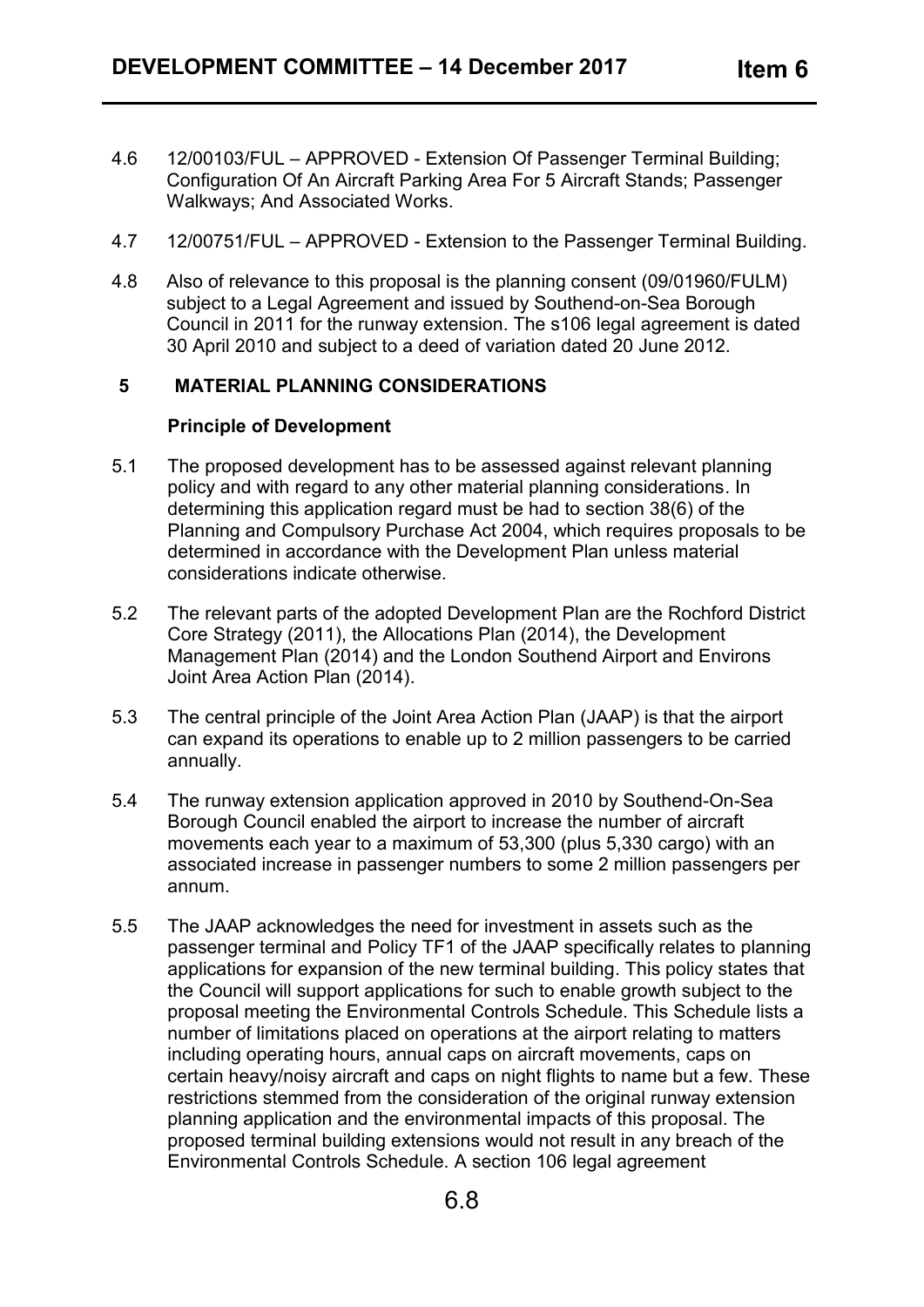accompanied the runway extension application and remains in place to limit environmental impacts.

5.6 The proposed use of the terminal building extensions to provide greater capacity for baggage reclaim, processing and screening is consistent with the operational requirements of the airport. As a result of the proposed extensions and relocation of existing baggage handling areas some space would be freed up within the existing terminal building which would be used for immigration checks and other ancillary related uses. The proposed terminal building extensions are considered to be an acceptable form of development in principle, supported by Policy TF1 of the JAAP.

## **Public Safety Zone**

5.7 The proposed extensions would not fall within the designated Public Safety Zone where certain types of development are restricted.

## **Design**

- 5.8 The southern extension would have a very shallow pitched roof concealed behind a parapet wall some 4.7 metres in height. The steel frame construction would be clad in 900mm high composite panels in a metallic silver colour to match the cladding on the existing terminal building. The southern extension would have the appearance of a flat-roofed building. Although this form differs from the existing building the scale of this extension would be significantly less than that proposed to the north and is considered acceptable, not harmful to visual amenity.
- 5.9 The northern extension would have a profile mimicking that of the existing terminal building albeit at single storey with a maximum height of some 6.5 metres, some 2.8 metres lower than the existing terminal building. The roof profile would be curved with the roof and walls clad in materials which would also match the existing building. The front elevation would be composed of aluminium curtain glass walling with tinted glass to match that on the existing building and provide for an active frontage to the building's main public viewpoint. Doors would also match existing. A canopy is proposed to the far northern elevation of this extension although design details for this are yet to be finalised. It is considered, however, that the design for this detail can be agreed by way of a planning condition.
- 5.10 The Design and Access Statement states that there will be recessed areas within the roof structure of the extension to the northern elevation to accommodate and screen any roof mounted plant. There are similar areas within the roof space of the main two storey terminal building which because of the roof shape are not seen at pedestrian street level and therefore do not impact on the appearance of the building in the street scene. It is considered that details of these can be provided and agreed by way of planning condition.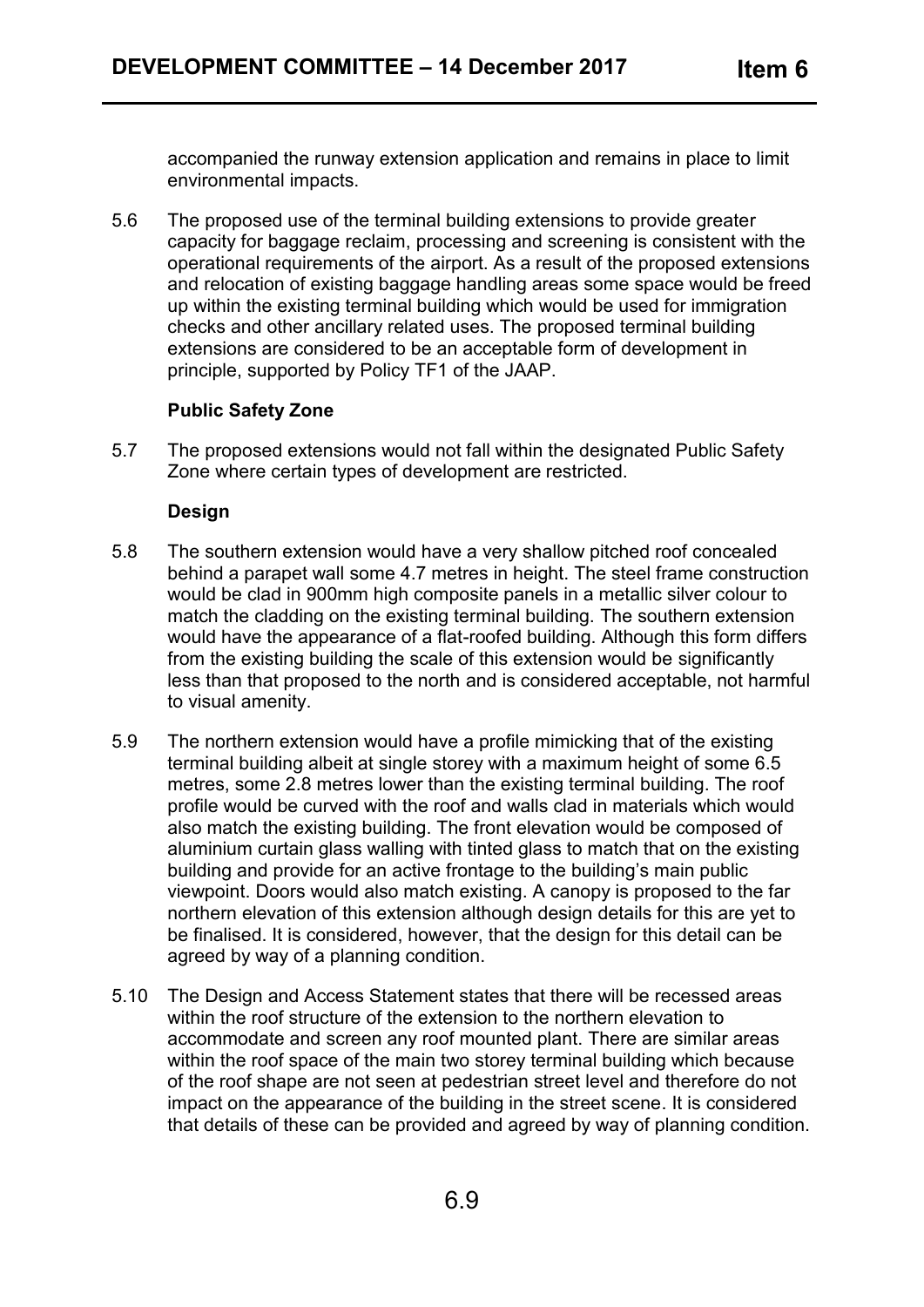5.11 The extension to the northern elevation would be significant in scale at some 38 metres in length. The addition would, however, appear as a later addition given that the roof height would be significantly lower than the main twostorey terminal building. The design and form would mimic the existing building, without the canopy to the front (eastern) public facing elevation and it is considered to be well designed and appropriate to its context.

# **Lighting**

- 5.12 The Design and Access Statement explains that the external lighting strategy will follow the same principles as the existing terminal and artificial lighting will be required to the perimeter of the building for safety and security reasons.
- 5.13 Luminaires will either be affixed to the building or mounted on columns with rationalisation of luminaire directions to minimise light spill. The external areas to the north and south elevations of the extensions will be illuminated by downward directed light fittings attached to the façade of the single storey extensions.

#### **Landscaping**

- 5.14 The Design and Access Statement explains that the air side surfaces will be predominantly concrete for practical reasons and that the existing degraded grass areas in the land side (publicly accessible) environment will be improved and restored to match the other grass lawns in front of the terminal. Hardstanding footpaths will also be provided along the perimeter. In addition, in order that the site continues to comply with security requirements, a grassed bund will need to be provided at the northern end of the site near the existing roundabout. Standard airport security fencing will border the perimeter of the air side bus drop off area but the boundary security fencing to the southern part of the site will remain unchanged.
- 5.15 Details of the bund and other hard and soft landscaping details can be agreed by planning condition.

#### **Sustainability - BREEAM/Renewable Energy**

- 5.16 Policy ENV7 of the JAAP requires all new buildings to meet the BREEAM standard of 'excellent' unless unviable or unfeasible. This policy requirement supersedes that of Policy ENV10 of the Core Strategy which requires all new buildings to meet the BREEAM 'very good' standard.
- 5.17 The application is accompanied by a BREAAM report with a pre-assessment undertaken by a licensed BREAAM assessor. The pre-assessment indicates that the development would achieve a BREEAM score of 'very good'. Some of the categories indicate that additional credits may be possible; however, the submitted Planning Statement advises that an 'Excellent' rating may be difficult to achieve, listing the following reasons:-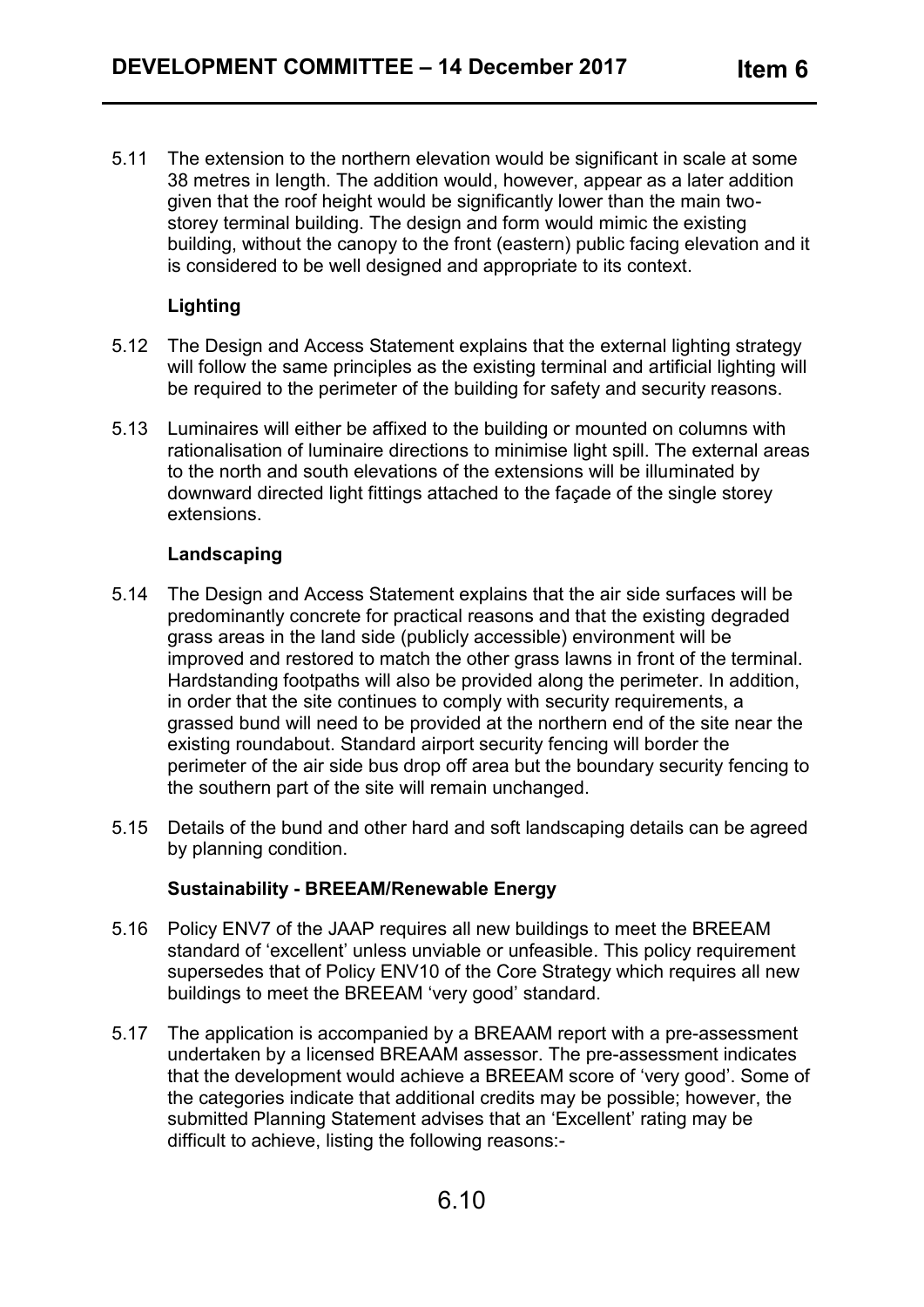- Early stage credits have been missed due to the tight design programme that the project has worked to;
- The nature of the development limited opportunity for natural ventilation of the reclaim hall and the need for air conditioning throughout and the fact that the development is not self-contained but forms part of the wider airport operation in regard to matters such as cycle parking;
- Whilst there is no impact on ecology, there is equally no scope for ecological enhancements as a result of the airfield location and character of the site;
- The site is not significantly contaminated such that there is therefore no scope for remediation credits;
- Compliance is not guaranteed and further investigation is required before a number of other management, health and wellbeing, energy, transport, waste, water and pollution credits can be targeted.
- 5.18 Nevertheless, the Planning Statement advises that it is the applicant's intention to maximise the BREEAM rating so as to achieve as close as possible to 'Excellent' through closely assessing individual elements of the scheme, to ensure that the most suitable, sustainable aspects of design, construction and operation, are maximised. A planning condition is therefore imposed to require re-consideration and for the development to achieve the required 'excellent' standard unless this is subsequently demonstrated to be unviable or unachievable for other reasons.
- 5.19 Policy ENV7 also requires that rain water harvesting and water recycling systems are used. The Design and Access Statement explains that the airport currently utilises two 60,000 litre underground water reservoirs that hold rain water collected from the terminal roof for use on site. The harvested water is fed through a series of filters in a Stormsaver rain water recovery system and is used specifically for toilet flushing.
- 5.20 The Design and Access Statement states that through the development of the BREEAM assessment and detailed design, similar sustainable methods for handling surface water drainage will be investigated for the extensions. Given the requirement of Policy ENV7 a condition is recommended to require rain water harvesting and water recycling to be used in connection with the extensions unless this is demonstrated to be unviable or unfeasible.
- 5.21 Policy ENV8 of the Core Strategy requires that developments of the scale as is proposed secure at least 10 per cent of their energy from decentralised and renewable or low-carbon sources. The submitted BREEAM pre-assessment states that renewable energy may be installed and is to be reviewed. The Design and Access Statement explains that the existing terminal incorporates air source heat pumps and a roof mounted solar power array and other energy efficiency measures to achieve the minimum 10% renewable/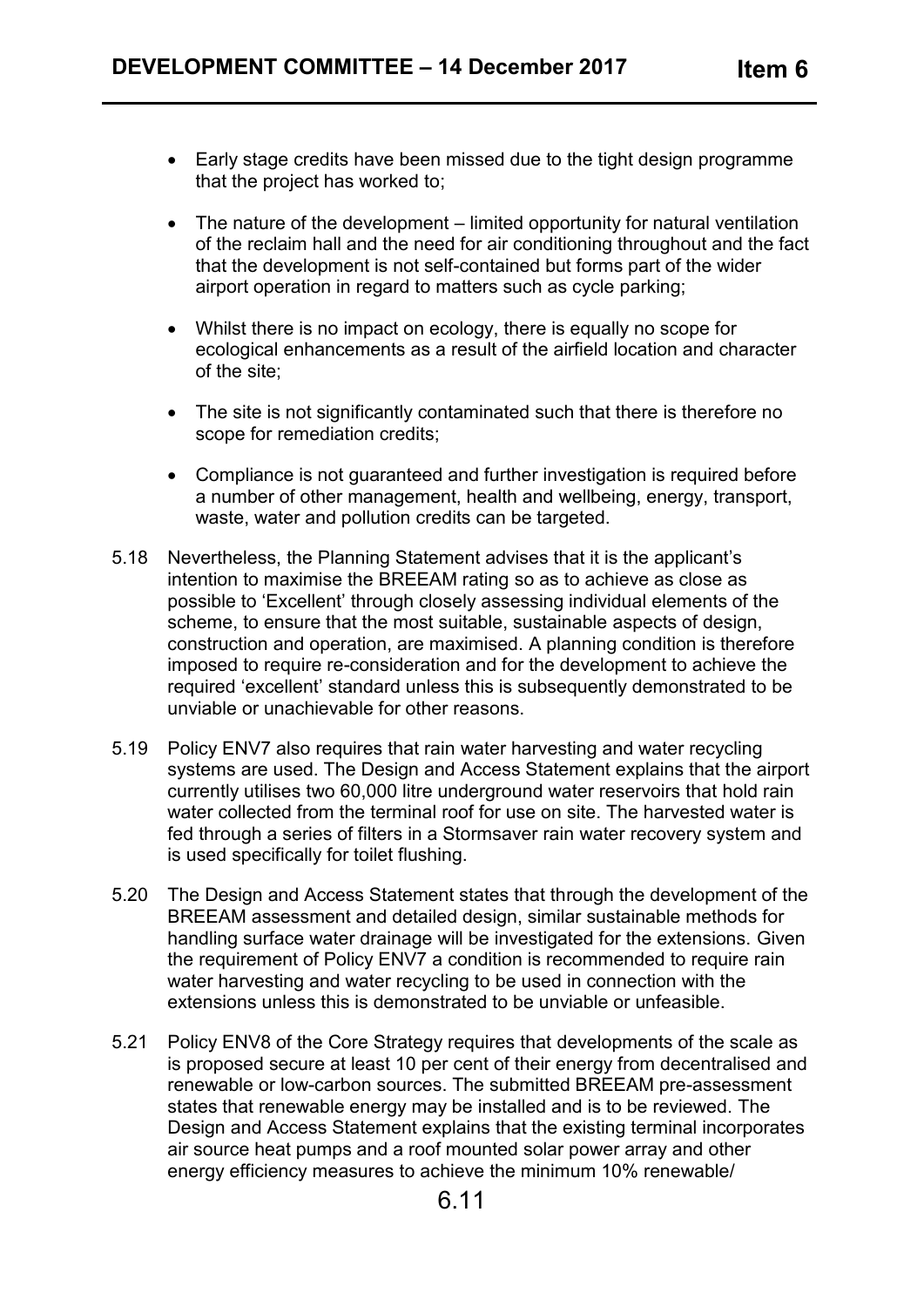decentralised/low carbon energy required by Policy ENV8. This document goes on to state that the proposed extensions will be served by these renewable supplies and it is envisaged that additional roof mounted solar photovoltaic arrays will be provided.

5.22 Given the policy requirement it is considered reasonable to impose a condition to require that the development achieves the minimum 10 per cent unless this is demonstrated to be not feasible or not viable.

## **Transport and Travel Plan**

- 5.23 The Transport Statement provides a review of current accessibility of the site by road, rail and other modes, and existing facilities and services in the vicinity of the site. These access arrangements will be unaffected by the proposals. The site is well located adjacent to a railway station and is served by a number of bus services.
- 5.24 The 2010 runway extension planning consent allowed for up to 2 million passengers per annum (mppa) and the impact that this increase in passengers and their consequent traffic movements would have on the highway network was considered in the determination of the runway extension application. Subject to a number of planning conditions and clauses in the legal agreement requiring, amongst other things, works to the highway network and targets for public transport usage, the impact of a 2 mppa airport on the highway network was considered acceptable. The proposed development will not increase passenger numbers or flights above the limits already in place. The development proposals will not affect the accessibility of the site and will not give rise to residual transport impacts. No mitigation on the highway network is therefore required.
- 5.25 The Airport is subject to an Airport Surface Access Strategy (ASAS), which was a requirement arising from the runway extension planning consent and forms part of the s106 legal agreement; this continues to set out how transport needs of the airport will be met. This was updated in September 2014 and its targets, commitments and actions to actively promote and monitor the use of sustainable transport are reviewed annually in partnership with Rochford District Council, Southend-On-Sea Borough Council and Essex County Council and approved by the Airport Transport Forum.
- 5.26 In the supporting planning statement the applicant has set out the current performance of the airport against targets in the ASAS and comments as follows:-

'The latest annual passenger travel survey from 2016 shows that London Southend Airport (LSA) has continued to perform well against the ASAS targets and commitments. Current passenger public transport mode share is 30% - which is ahead of the 20% target for when passenger throughput reaches 1.5 million passengers per year target. LSA's staff single occupancy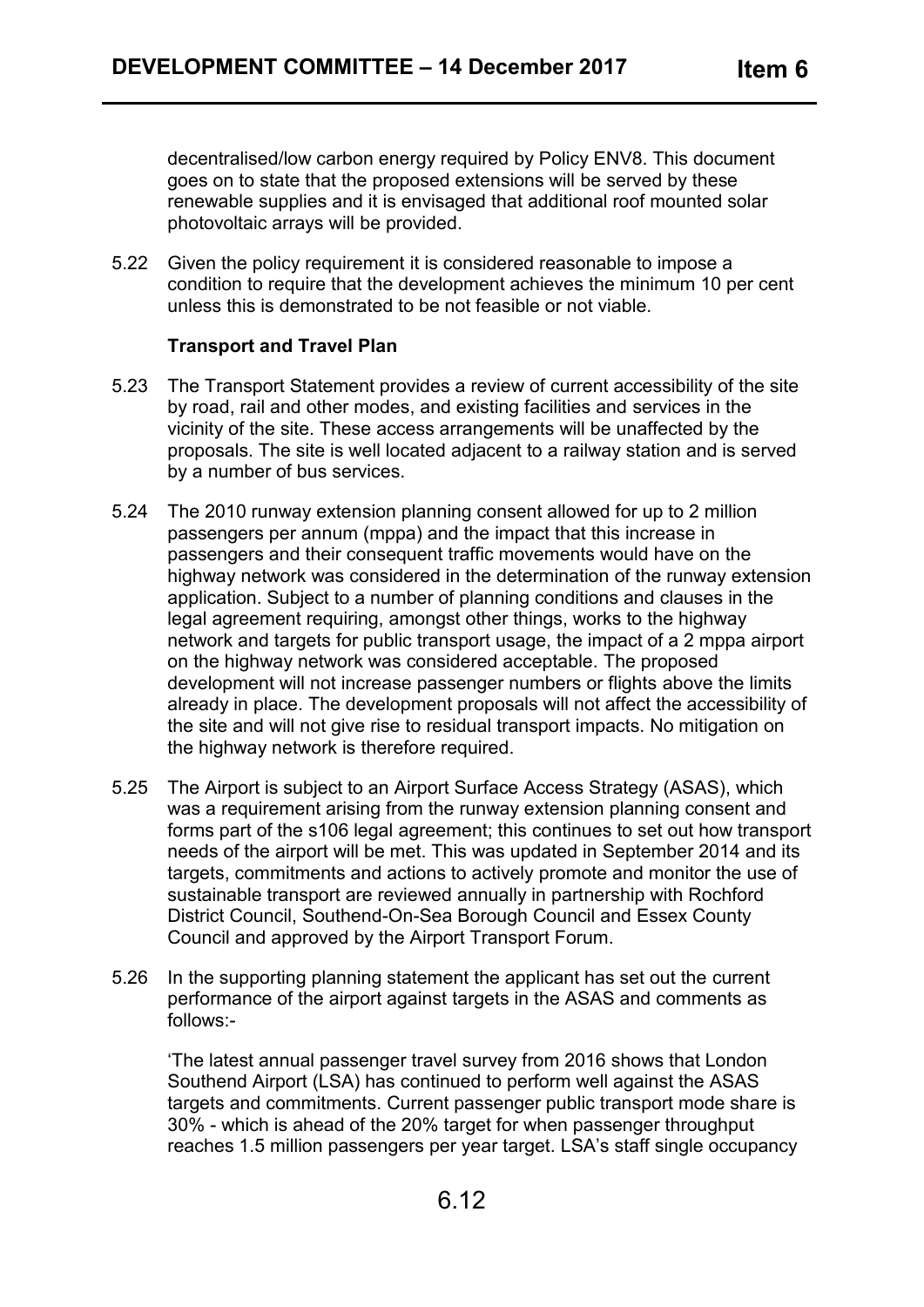car trips target of 65% is also exceeded, with 62% of staff travelling by single occupancy car trips.'

5.27 The requirement to continually monitor trips within the ASAS is a requirement of the s106 agreement linked to the planning consent to extend the runway. Whilst there is a requirement in Policy T3 of the JAAP for Travel Plans for development within the JAAP area, this requirement is already met in this particular instance as the proposed development is part of a wider development already subject to detailed Travel Plan requirements within the ASAS.

## **Flood Risk and Sustainable Urban Drainage (SUD's)**

- 5.28 The site falls within Flood Zone 1 as defined by Planning Practice Guidance and shown on the Environment Agency Flood Risk Map; this designation indicates the lowest risk of flooding.
- 5.29 Policy ENV7 seeks the use of Sustainable Urban Drainage systems. Usually preference is for above ground features such as attenuation ponds; however, at an operational airport site this would not be appropriate. The applicant has explained that the proposed extensions would tie into the existing airport drainage system and there is no objection to this in this case; there would be no material change to rates of surface water run off because the works take place predominantly on existing drained hardstanding areas. Essex County Council as Lead Local Flood Authority has raised a holding objection as no surface water drainage strategy has been submitted with the application, however it is considered that in this instance this could be dealt with by way of a planning condition.

# **Air Quality**

- 5.30 An Air Quality Assessment has been submitted in accordance with the requirement for such in Policy DM29. The report concludes that no mitigation is required given that the proposed extensions to the terminal building would not result in additional traffic movements which might give rise to pollution. The airport has consent to operate within the parameters as restricted by the s106 legal agreement that accompanied the planning consent for the runway extension; this limits passenger numbers and restricts flights. The proposed extensions would not alter these existing restrictions and would not therefore directly lead to a material increase in vehicle movements to or from the site. Given this, it is accepted that no mitigation in terms of air quality is required.
- 5.31 Policy LS2 of the JAAP requires that measures to monitor air quality are proposed by developments within the JAAP area. The airport already has an obligation to monitor air quality through s106 which would continue to apply. The proposed extensions would not lead directly to a material increase in vehicle movements and it is therefore considered that there is no need to impose any further requirement for air quality monitoring.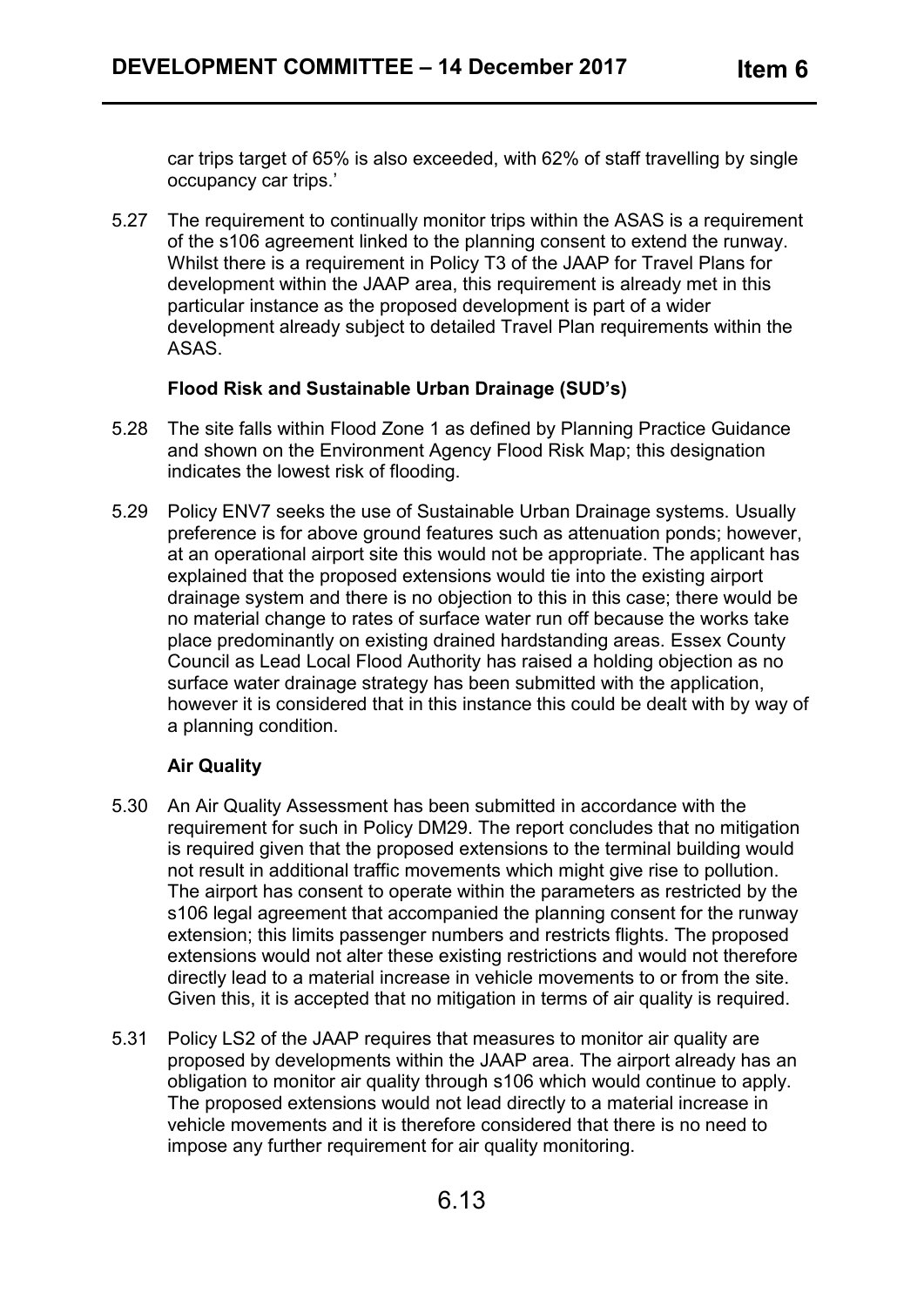5.32 In addition, construction effects have been considered and the report identifies that some residential properties lie in fairly close proximity to the site. The report concludes that there is a medium risk that these properties could be exposed to dust from construction activities on site, but that with the appropriate mitigation measures in place in the form of good practice construction management controls and working methods, effects from construction are not likely to be significant. A Dust Management Plan (DMP) will be developed and implemented to control emissions of dust from the site. The DMP will include relevant mitigation measures to reduce the risk of dust from medium risk sites; a condition is recommended to secure this.

# **Archaeology**

- 5.33 Planning policy at the national and local level requires consideration of the impacts of proposed development on heritage assets which include underground heritage assets.
- 5.34 The site is located in the area where previous archaeological excavation and monitoring works have been carried out. Various archaeological evaluations over the years have all uncovered evidence relating to an extensive prehistoric landscape of Late Bronze Age field systems and occupation activity. It is possible that further archaeological remains could still survive in this area, which would be destroyed by this development and with this in mind a condition is recommended to require archaeological investigation.

#### **6 OTHER MATTERS**

6.1 In response to the consultation, Southend-On-Sea Borough Council indicated that, if approved, the planning consent should be bound by the same controls and limitations as the original consent in terms of the Planning Obligations (through a Section 106 Agreement) and Conditions. However, the previous planning consent issued by Rochford District Council in 2014 for extension of the new terminal building did not link to the original planning consent in terms of either the s106 or conditions and it is not considered that this is necessary here. The s106 legal agreement which controls amongst other things, passenger numbers and includes flight restrictions and planning conditions on the original consent would still apply in the event that planning permission were issued for the development currently sought.

# **7 CONCLUSION**

- 7.1 In determining this application regard must be had to section 38(6) of the Planning and Compulsory Purchase Act 2004, which requires that proposals be determined in accordance with the development plan, unless material considerations indicate otherwise.
- 7.2 The proposed extensions would increase capacity of the new terminal building in part to ensure new regulations are met and would accord with the Joint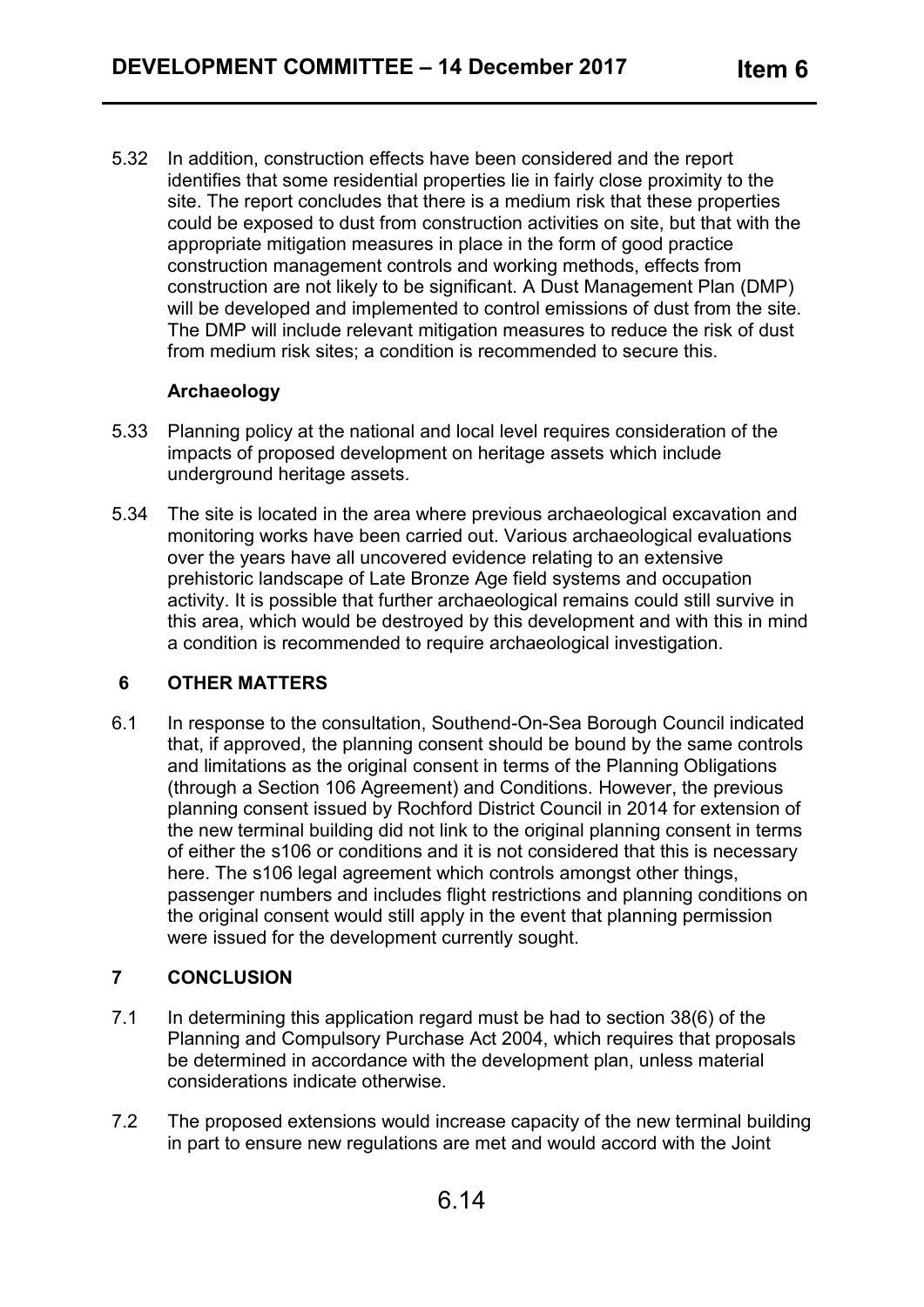Area Action Plan which seeks to support development of the airport for operational airport related activity.

7.3 The design of the extensions is acceptable and subject to the recommended conditions the proposal would accord with relevant planning policy. The proposal would not enable aircraft movements (and associated maximum passenger numbers) to exceed those already accepted by virtue of the 2010 runway extension application. The controls necessary in terms of highway, parking and other impacts associated with this level of activity are already subject to a legal agreement and deed of variation, which would remain in place. No amendment to this agreement or deed of variation is sought and there is no need therefore for any further control to be imposed.

#### **8 RECOMMENDATION**

8.1 It is proposed that the Committee **RESOLVES**

That the application be approved, subject to the following conditions:-

- (1) The development hereby permitted shall be begun before the expiration of three years from the date of this permission.
- (2) The development hereby approved shall be carried out in accordance with the approved plans as follows:-

Drawing Numbers; 17064-00-200-007 Rev 00, 17064-00-200-003 Rev 01, 17064-00-200-002 Rev 02, 17064-00-200-001 Rev 01, 17064-00- 300-003 Rev 00, 17064-00-100-001 Rev 04, 17064-00-400-001 Rev 00, 17064-00-200-008 Rev 00, 17064-00-200-010 Rev 02, 17064-00- 200-011 Rev 01, 17064-00-200-012 Rev 00, 17064-00-200-013 Rev 00, 17064-00-200-014 Rev 00, 17064-00-300-010 Rev 00, 17064-00- 300-011 Rev 00, 17064-00-300-012 Rev 00, 17064-00-300-013 Rev 00.

- (3) Details of the canopy including elevation drawings, roof plan and materials for use in external finish to be submitted to and agreed in writing prior to the commencement of construction of the canopy structure to the northern elevation of the extension to the north elevation of the existing terminal building hereby approved.
- (4) The external facing materials to be used in the construction of the development hereby permitted shall be those materials as detailed on the submitted plans (see condition 2 above) and shall match corresponding areas of the existing building. Where alternative materials are to be used, no development shall commence before details of those alternative external facing (including windows and doors) and roofing materials to be used in the development, have been submitted to and approved in writing by the Local Planning Authority.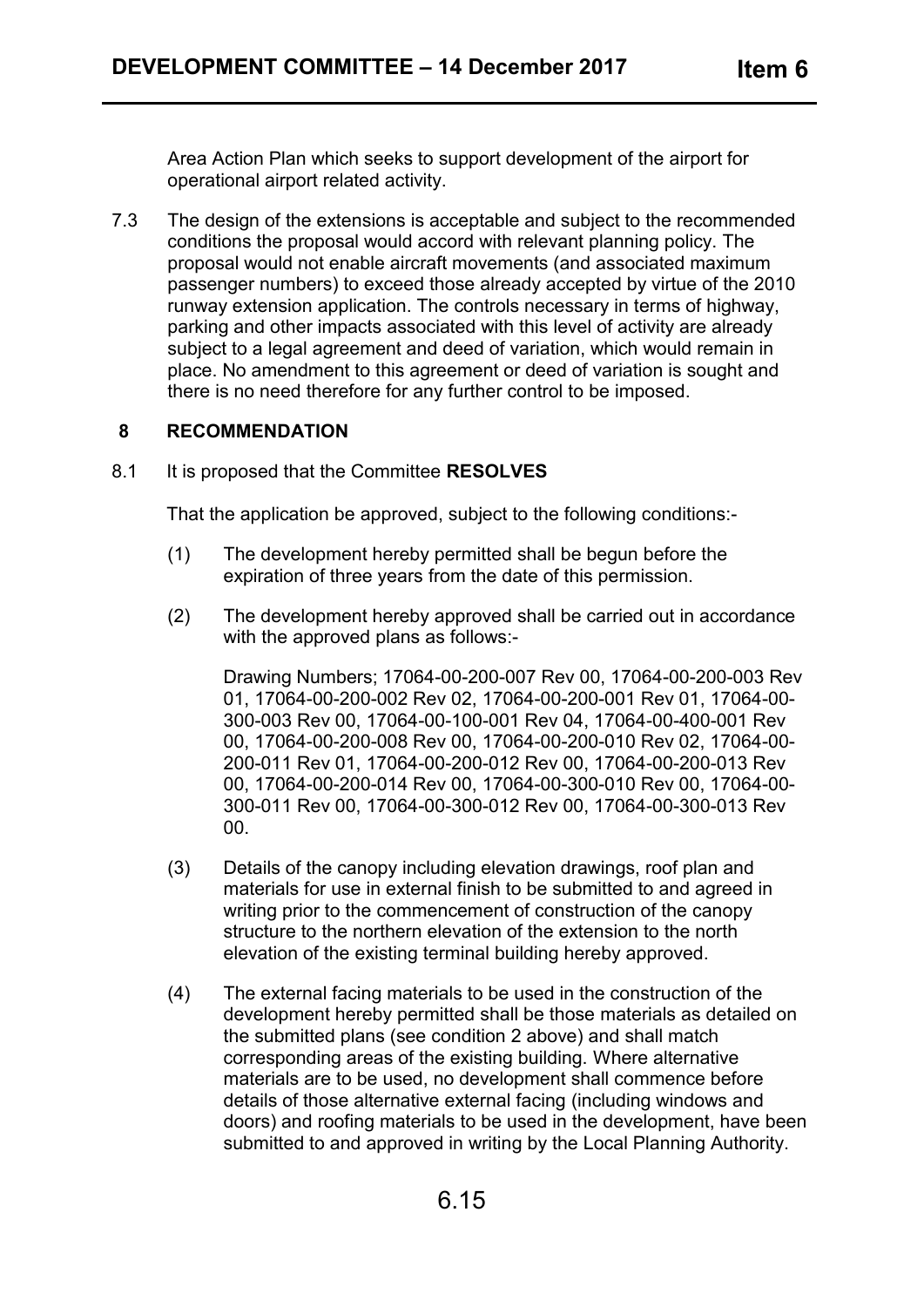Any materials that may be agreed in writing by the Local Planning Authority shall be those used in the development hereby permitted.

- (5) No development or preliminary ground works of any kind shall take place until the applicant has secured the implementation of a programme of archaeological works in accordance with a written scheme of investigation which has been submitted by the applicant and approved by the Local Planning Authority.
- (6) Prior to commencement of the development hereby approved an updated BREEAM pre-assessment shall be submitted to and approved in writing by the Local Planning Authority to demonstrate that the development hereby approved can achieve a BREEAM rating of 'Excellent', unless for reasons of viability or other factors this cannot be achieved in which case details shall be provided and the highest possible BREEAM rating achieved. Once agreed, the development shall be constructed in accordance with the details as agreed. Within 3 months of completion of the development hereby approved, or otherwise agreed in writing by the Local Planning Authority, a BREEAM assessment of the development shall have been submitted to and agreed by the Local Planning Authority.
- (7) Prior to completion of the development hereby approved, details of how the development will secure at least 10 per cent of its energy from a decentralised and renewable or low-carbon source, unless details are provided to demonstrate that this is not feasible or not viable, shall be submitted to and approved in writing by the Local Planning Authority. The details as agreed shall be implemented prior to first beneficial use of the development hereby approved.
- (8) Details of any proposed recessed areas within the roof of the extension to the northern elevation hereby agreed shall be submitted to and agreed in writing by the Local Planning Authority prior to work commencing to construct such. The roof shall be constructed as agreed.
- (9) Prior to first beneficial use of the extensions hereby approved, details of hard and soft landscaping including the bund shall be submitted to and agreed in writing by the Local Planning Authority. Hard and soft landscaping shall be completed as agreed prior to first beneficial use of the extensions unless an alternative timetable is previously agreed in writing by the Local Planning Authority.
- (10) Prior to commencement of the development hereby approved details of how the development will use rain water harvesting and water recycling unless details are provided to demonstrate that this is not feasible or not viable, shall be submitted to and approved in writing by the Local Planning Authority. The details as agreed shall be implemented prior to first beneficial use of the development hereby approved.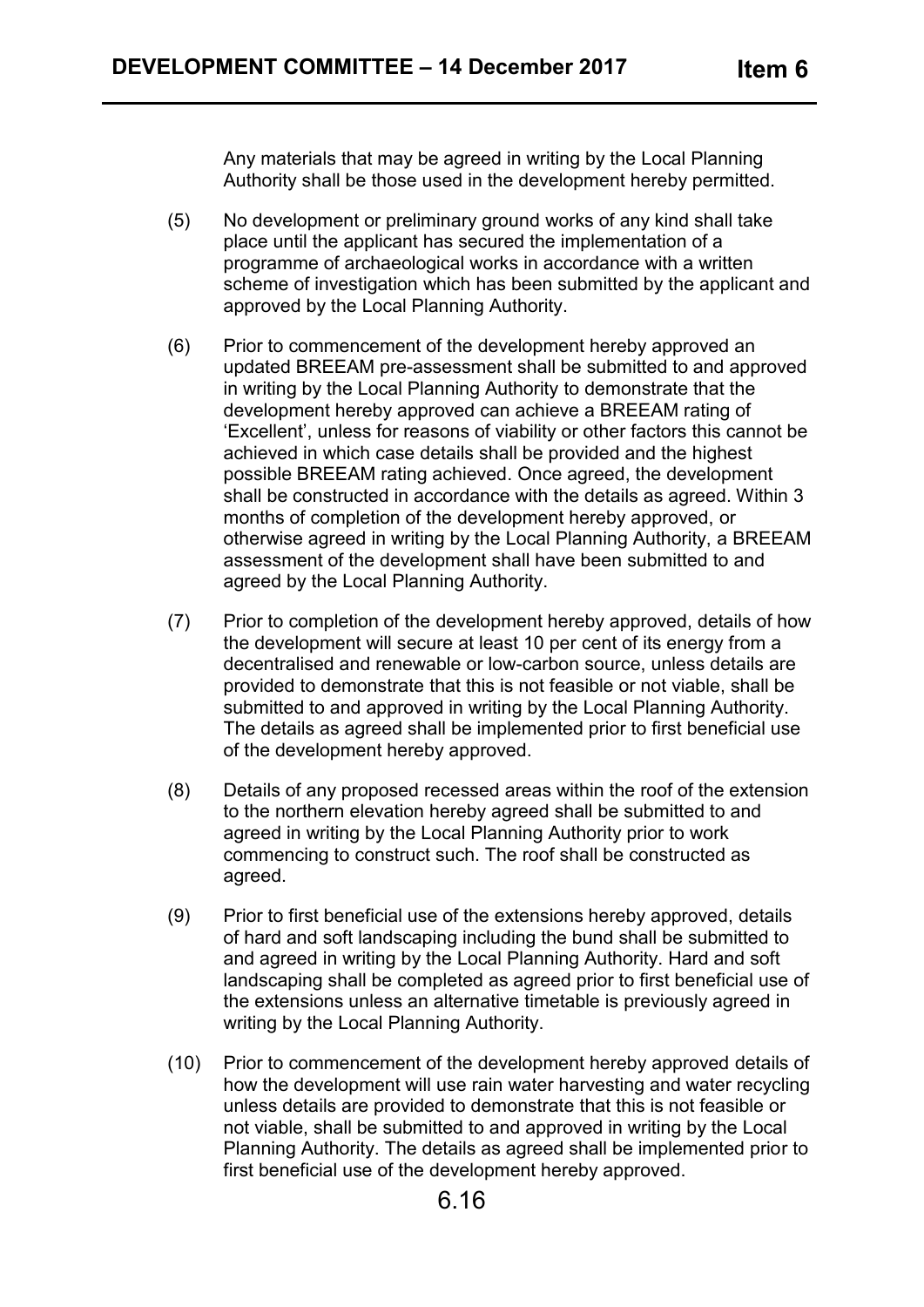- (11) Prior to the commencement of development hereby approved, details of the surface water drainage strategy relating to the development hereby approved shall be submitted to and agreed in writing by the Local Planning Authority. Details shall be implemented as agreed.
- (12) A Dust Management Plan (DMP) shall be submitted to and agreed in writing by the Local Planning Authority prior to commencement of the development hereby approved. The DWP will be implemented as agreed and adhered to throughout the construction of the development hereby approved.
- (13) No development shall commence until a foul water strategy has been submitted to and approved in writing by the Local Planning Authority. No development shall be occupied until the works have been carried out in accordance with the foul water strategy so approved unless otherwise approved in writing by the Local Planning Authority.

Mom

Matthew Thomas

Assistant Director, Planning & Regeneration Services

#### **Relevant Development Plan Policies and Proposals**

Policies CP1, ENV1, ENV8, ENV10, T1, T3, T5, ED1 and ED2 of the Rochford District Core Strategy (2011).

Policies E1, LS1, LS2, LS3, TF1, T3, T5, T7 and ENV7 London Southend Airport and Environs – Joint Area Action Plan (2014)

National Planning Policy Framework (NPPF)

Policies DM1, DM30 and DM31 of the Development Management Document (2014).

Allocations Plan (2014)

National Planning Practice Guidance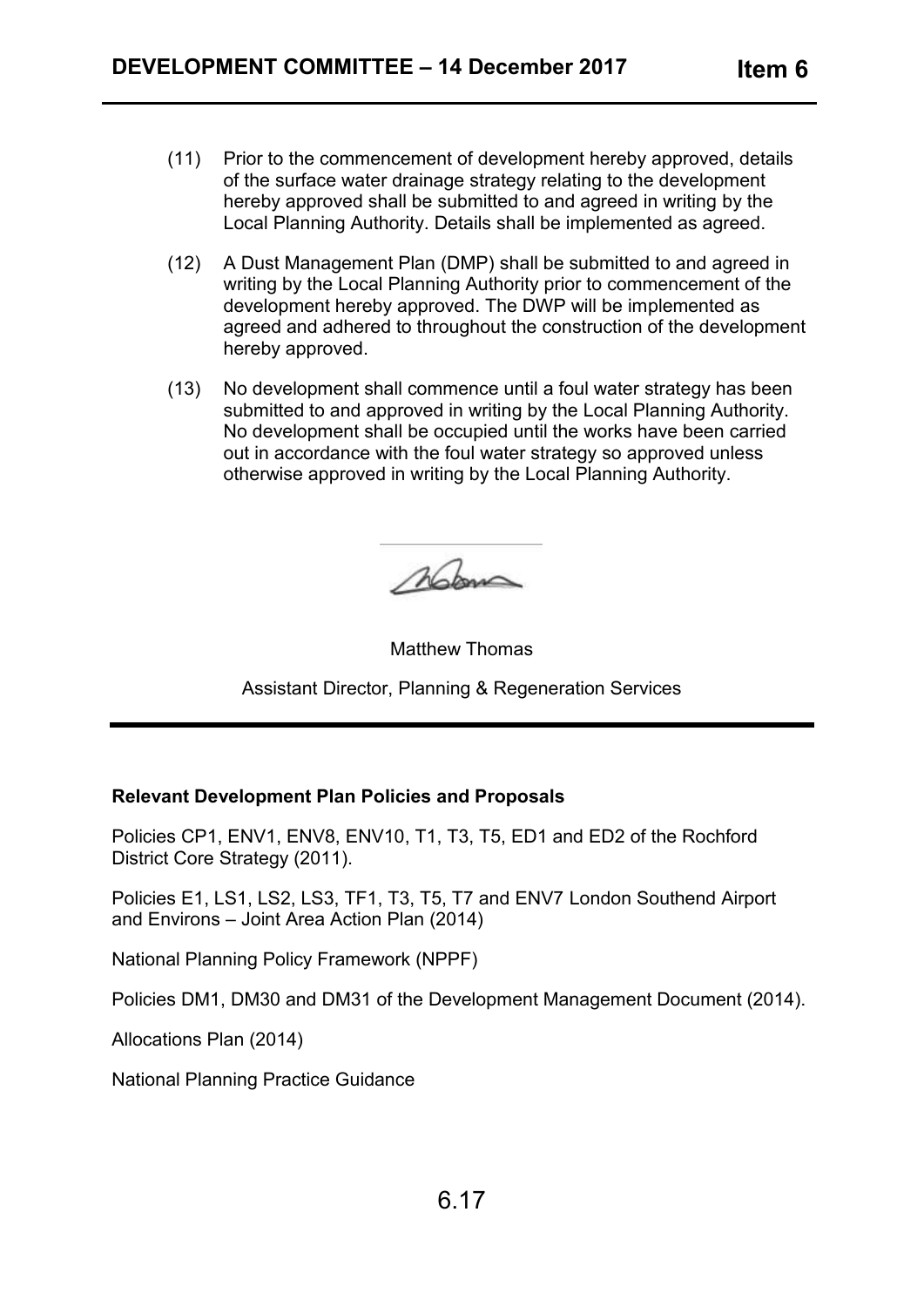For further information please contact Katie Rodgers on:-

Phone: 01702 318094

Email: [katie.rodgers@rochford.gov.uk](mailto:katie.rodgers@rochford.gov.uk)

If you would like this report in large print, Braille or another language please contact 01702 318111.